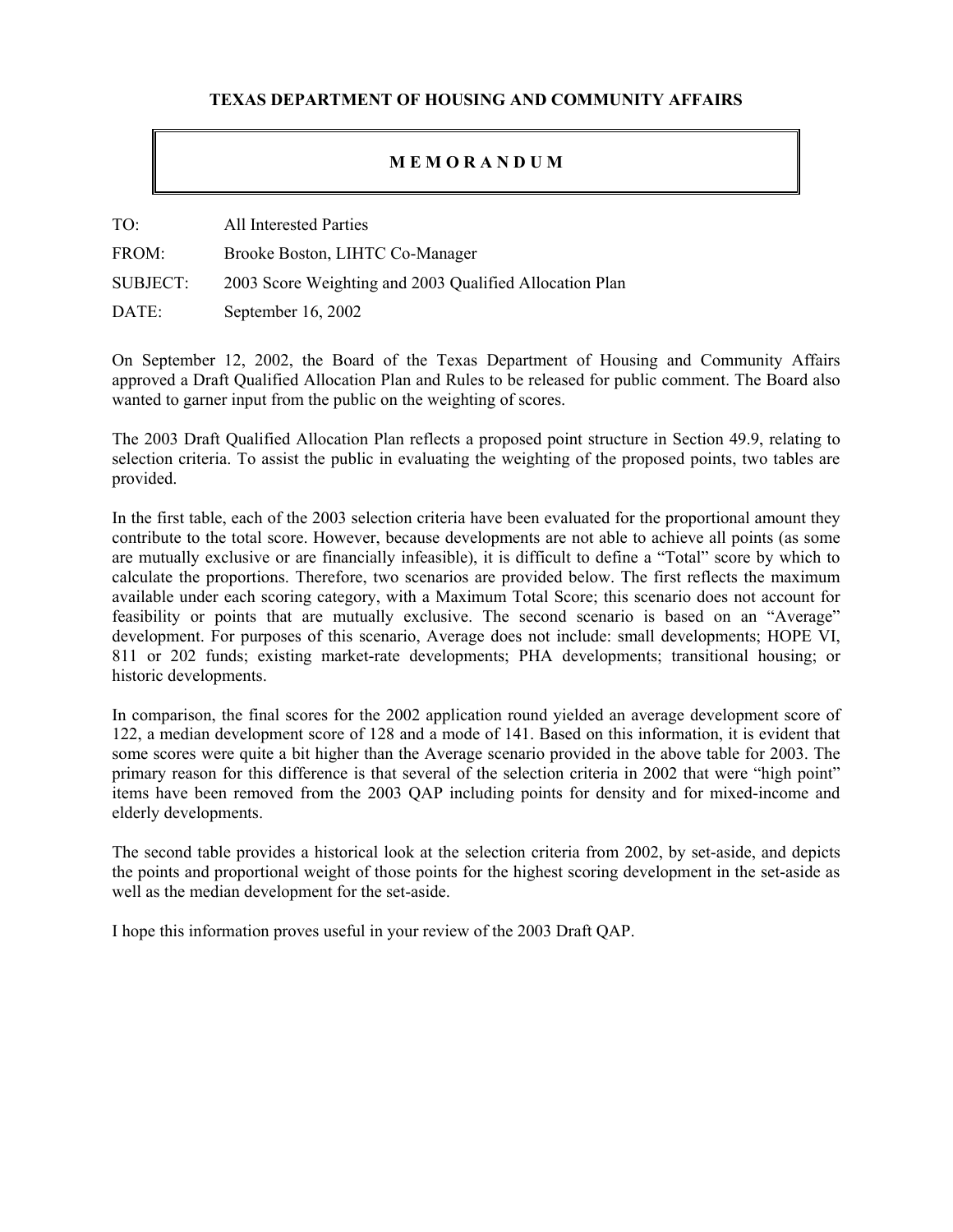| `able |  |
|-------|--|
|       |  |

|                 |                                          | <b>Maximum</b>                       |                | <b>Sample Scenario</b>  |                |  |
|-----------------|------------------------------------------|--------------------------------------|----------------|-------------------------|----------------|--|
| <b>QAP</b>      |                                          |                                      |                |                         |                |  |
| <b>Citation</b> |                                          | <b>Number of</b>                     | <b>Portion</b> | <b>Number</b>           | <b>Portion</b> |  |
| 49.9(f)         | <b>Issue</b>                             | <b>Points</b>                        | of Total       | of Points               | of Total       |  |
| $(1)(A)- (D)$   | <b>Development Location</b>              | 5                                    | 3%             | 5                       | 4%             |  |
| (1)(E)          | <b>Development Location Ratio</b>        | 8                                    | 4%             | $\overline{6^*}$        | 5%             |  |
| (2)             | <b>Housing Needs</b>                     | 20                                   | 10%            | $14*$                   | 12%            |  |
| (3)(A)          | <b>Consolidated Plan Consistency</b>     | 6                                    | 3%             | 6                       | 5%             |  |
| (3)(B)          | <b>Community Support Letters</b>         | 6                                    | 3%             | 6                       | 5%             |  |
| (4)(A)          | <b>Square Footage Minimums</b>           | <b>NA</b>                            | <b>NA</b>      | NA                      | $\mathbf{NA}$  |  |
| (4)(B)          | <b>Serving Families with Children</b>    | 8                                    | 4%             | 8                       | 7%             |  |
| (4)(C)          | <b>Cost per Square Foot</b>              | $\mathbf{1}$                         | $1\%$          | $\mathbf{1}$            | $1\%$          |  |
| (4)(D)          | <b>Unit Amenities</b>                    | 10                                   | 5%             | 10                      | 8%             |  |
| (4)(E)          | <b>Existing Residential Development</b>  | $\overline{\mathbf{4}}$              | $2\%$          | $\bf{0}$                | $\bf{0}$       |  |
| (4)(F)          | <b>Operating Reserves</b>                | 6                                    | 3%             | 6                       | 5%             |  |
| (4)(G)          | <b>Historic Property Designation</b>     | 6                                    | 3%             | $\bf{0}$                | $\bf{0}$       |  |
| $(4)$ (H)       | <b>Small Development</b>                 | $\overline{\overline{\overline{5}}}$ | 3%             | $\bf{0}$                | $\bf{0}$       |  |
| (4)(I)          | HOPE VI, 202, 811                        |                                      | 3%             | $\bf{0}$                | $\bf{0}$       |  |
| (4)(J)          | <b>PHA Developments</b>                  | $\overline{\mathbf{5}}$              | 3%             | $\bf{0}$                | $\bf{0}$       |  |
| $5(A)$ or $(B)$ | <b>HUB or Joint Venture</b>              | $\overline{\mathbf{3}}$              | $2\%$          | $\overline{\mathbf{3}}$ | 3%             |  |
| (6)(A)          | <b>Coordination with Texas Workforce</b> | $\overline{2}$                       | $1\%$          | $\overline{2}$          | 2%             |  |
| (6)(B)          | <b>Supportive Services</b>               | 6                                    | 3%             | 6                       | 5%             |  |
| (7)             | <b>Transitional Housing</b>              | 15                                   | $8\%$          | $\bf{0}$                | $\bf{0}$       |  |
| (8)(A)          | <b>LI-Rents below Max TC Rents</b>       | 12                                   | 6%             | $8**$                   | 7%             |  |
| (8)(B)          | LI – Units at 30, 40 $\&$ 50 of AMGI     | 37.5                                 | 19%            | $11.5***$               | 10%            |  |
| (9)             | <b>Affordability Period</b>              | 14                                   | 7%             | 14                      | 12%            |  |
| (10)            | <b>Right of First Refusal</b>            | $\overline{\mathbf{5}}$              | 3%             | 5                       | 4%             |  |
| (11)            | <b>Pre-Application Points</b>            | $\overline{7}$                       | 4%             | $\overline{7}$          | 6%             |  |
| (12)            | <b>Point Reductions</b>                  | $\bf{0}$                             | $0\%$          | $\mathbf{0}$            | $\bf{0}$       |  |
|                 | <b>TOTAL</b>                             | 196.5                                | 100%           | 118.5                   | 100%           |  |

\* The points on these two items are tied directly to the development location. While the maximum allowable is feasible depending on location, lower points were used for a more conservative average.

\*\* The financial ability of an Applicant to achieve the maximum number of points on these two items is not considered typical. Therefore, these point awards are based on an assumption that it would only go 10% below the maximum tax credit rents; and that it will designate 10% of its units at 30% of AMGI, 10% of its units at 40% of AMGI, and 40% of its units at 50% of AMGI, and the remaining units at either 60% or market rate. Weight A is used for the Average scenario.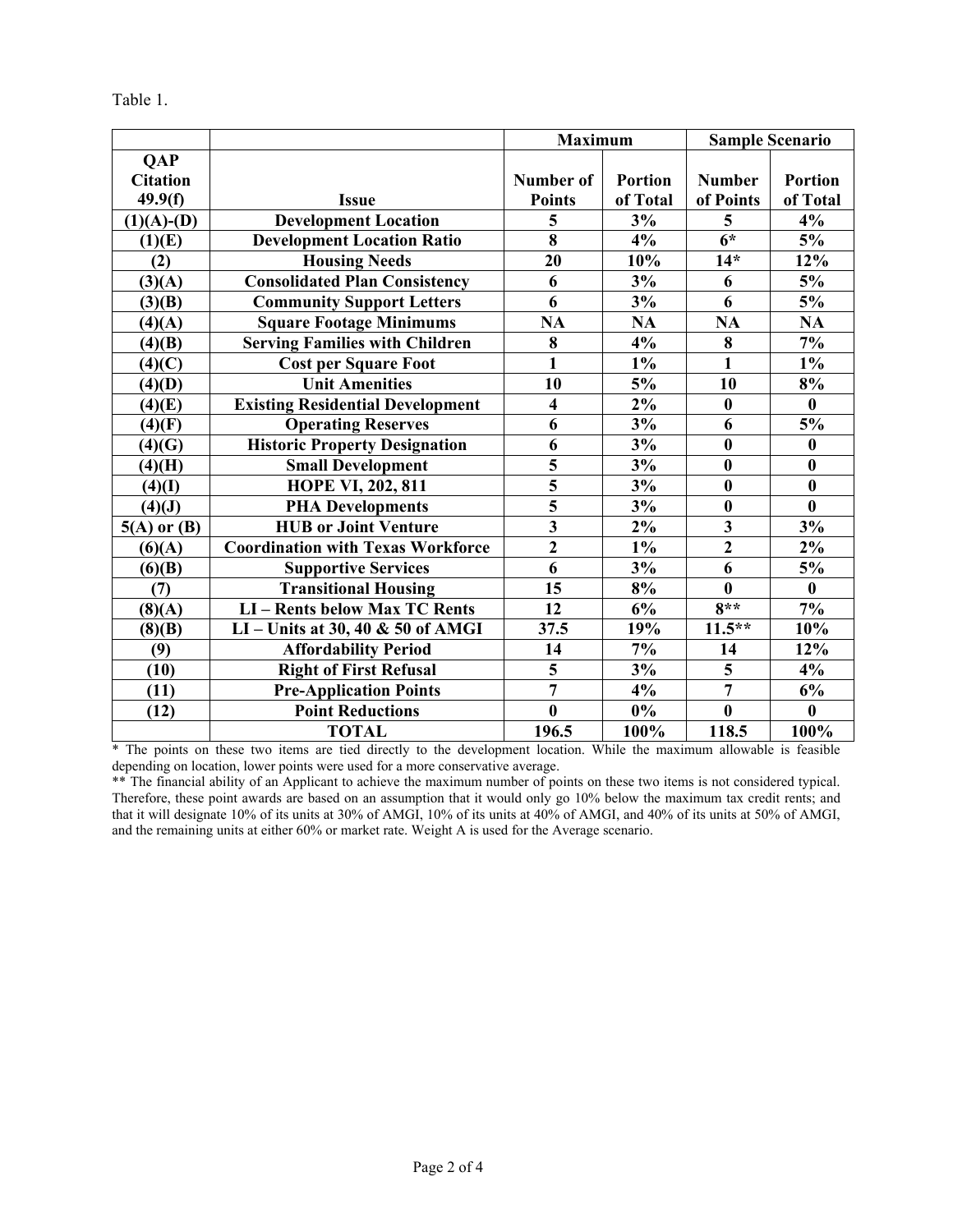| $10010 = 1010$<br>Selection Criteria Weighting in each Set-Aside by Points and Proportion (Part 1)<br>Provided for the Highest Scoring Development in the Set-Aside and the Median Development in the Set-Aside |                                    |                                   |              |                    |              |                          |              |                    |                 |
|-----------------------------------------------------------------------------------------------------------------------------------------------------------------------------------------------------------------|------------------------------------|-----------------------------------|--------------|--------------------|--------------|--------------------------|--------------|--------------------|-----------------|
|                                                                                                                                                                                                                 |                                    | <b>Rural Set-Aside</b>            |              |                    |              | <b>General Set-Aside</b> |              |                    |                 |
|                                                                                                                                                                                                                 |                                    | <b>High</b><br>$(\text{\#}02046)$ |              | Median<br>(H12153) |              | High<br>(H02147)         |              | Median<br>(H02026) |                 |
| 2002<br><b>QAP</b><br><b>Citation</b>                                                                                                                                                                           |                                    | Pts.                              | $%$ of       | Pts.               | $%$ of       | Pts.                     | $%$ of       | Pts.               | $%$ of          |
| 49.7(f)                                                                                                                                                                                                         | Issue                              | Awd.                              | <b>Total</b> | Awd.               | <b>Total</b> | Awd.                     | <b>Total</b> | Awd.               | Total           |
| (1)(A/E)                                                                                                                                                                                                        | Development Location               | $\theta$                          | 0%           | 5                  | 5%           | 5                        | 3%           | 5                  | 4%              |
| (1)(F)                                                                                                                                                                                                          | Development Location Ratio         | $\overline{6}$                    | 4%           | $\mathbf{0}$       | $0\%$        | $\overline{2}$           | $1\%$        | $\overline{2}$     | 2%              |
| (2)                                                                                                                                                                                                             | <b>Housing Needs</b>               | 17                                | 11%          | 19                 | 18%          | 17                       | 10%          | 17                 | 13%             |
| (3)(A)                                                                                                                                                                                                          | <b>Consolidated Plan</b>           | 6                                 | 4%           | 6                  | 6%           | 6                        | 4%           | 6                  | 5%              |
| (3)(B)                                                                                                                                                                                                          | <b>Community Support Letters</b>   | 3                                 | $2\%$        | 2                  | $2\%$        | $\overline{c}$           | $1\%$        | $\boldsymbol{0}$   | $0\%$           |
| (3)(C)                                                                                                                                                                                                          | Neighborhood Letters               | 1                                 | $1\%$        | $\mathbf{0}$       | $0\%$        | $\mathbf{0}$             | $0\%$        | $\mathbf{0}$       | $0\%$           |
| (4)(A)                                                                                                                                                                                                          | <b>Square Footage Minimums</b>     | NA                                | <b>NA</b>    | <b>NA</b>          | NA           | <b>NA</b>                | NA           | NA                 | $\overline{NA}$ |
| (4)(B)                                                                                                                                                                                                          | <b>Federally Assisted Building</b> | 5                                 | 3%           | $\mathbf{0}$       | $0\%$        | $\mathbf{0}$             | $0\%$        | $\mathbf{0}$       | $0\%$           |
| (4)(C)                                                                                                                                                                                                          | At-Risk Development                | 8                                 | 5%           | $\mathbf{0}$       | $0\%$        | $\mathbf{0}$             | $0\%$        | $\mathbf{0}$       | 0%              |
| (4)(D)                                                                                                                                                                                                          | Serving Families w/ Children       | $\mathbf{0}$                      | $0\%$        | $\mathbf{0}$       | $0\%$        | $\,$ 8 $\,$              | 5%           | $\mathbf{0}$       | $0\%$           |
| (4)(E)                                                                                                                                                                                                          | Cost per Square Foot               | 1                                 | $1\%$        | 1                  | $1\%$        | 1                        | $1\%$        |                    | $1\%$           |
| (4)(F)                                                                                                                                                                                                          | <b>Unit Amenities</b>              | 6                                 | 4%           | 8                  | $8\%$        | 10                       | 6%           | 10                 | $8\%$           |
| (4)(G)                                                                                                                                                                                                          | Density                            | 6                                 | 4%           | 6                  | 6%           | 6                        | 4%           | 6                  | 5%              |
| $(4)$ (H)                                                                                                                                                                                                       | <b>Existing Development</b>        | $\overline{0}$                    | $0\%$        | $\theta$           | $0\%$        | $\mathbf{0}$             | $0\%$        | $\mathbf{0}$       | $0\%$           |
| (4)(I)                                                                                                                                                                                                          | Mixed Income                       | $\overline{0}$                    | $0\%$        | $\theta$           | 0%           | 8                        | 5%           | $\mathbf{0}$       | 0%              |
| (4)(J)                                                                                                                                                                                                          | <b>Historic Property</b>           | $\overline{0}$                    | 0%           | $\mathbf{0}$       | $0\%$        | $\mathbf{0}$             | $0\%$        | $\mathbf{0}$       | 0%              |
| (4)(K)                                                                                                                                                                                                          | Small Development                  | $\overline{0}$                    | $0\%$        | 5                  | 5%           | $\theta$                 | $0\%$        | $\boldsymbol{0}$   | 0%              |
| (4)(L)                                                                                                                                                                                                          | HOPE VI, 202, 811                  | $\overline{0}$                    | $0\%$        | $\mathbf{0}$       | $0\%$        | $\mathbf{0}$             | $0\%$        | $\mathbf{0}$       | $0\%$           |
| (5)                                                                                                                                                                                                             | HUB or Joint Venture               | 3                                 | 2%           | 3                  | 3%           | 3                        | 2%           | $\theta$           | $0\%$           |
| (6)                                                                                                                                                                                                             | <b>Supportive Services</b>         | $\overline{7}$                    | 4%           | $\mathbf{0}$       | $0\%$        | $\overline{7}$           | 4%           | $\overline{7}$     | 5%              |
| (7)(A)                                                                                                                                                                                                          | <b>Elderly Developments</b>        | $\theta$                          | $0\%$        | 8                  | 8%           | $\mathbf{0}$             | $0\%$        | 8                  | 6%              |
| (7)(B)                                                                                                                                                                                                          | <b>Transitional Housing</b>        | $\boldsymbol{0}$                  | 0%           | $\boldsymbol{0}$   | 0%           | $\mathbf{0}$             | $0\%$        | $\theta$           | 0%              |
| (7)(C)                                                                                                                                                                                                          | LI Units                           | 54                                | 34%          | 42                 | 40%          | 58                       | 35%          | 38                 | 29%             |
| (8)                                                                                                                                                                                                             | <b>Affordability Period</b>        | 14                                | 9%           | $\boldsymbol{0}$   | $0\%$        | 14                       | 8%           | 14                 | 11%             |
| (9)                                                                                                                                                                                                             | <b>Right of First Refusal</b>      | 5                                 | 3%           | $\theta$           | $0\%$        | 5                        | 3%           | 5                  | 4%              |
| (10)                                                                                                                                                                                                            | Pre-Application Points             | $\overline{15}$                   | 10%          | $\boldsymbol{0}$   | $0\%$        | $\overline{15}$          | 9%           | 15                 | 11%             |
| (11)                                                                                                                                                                                                            | Point Reductions                   | $\overline{0}$                    | $0\%$        | $\overline{0}$     | $0\%$        | $\mathbf{0}$             | $0\%$        | $-2$               | 2%              |
|                                                                                                                                                                                                                 | <b>TOTAL</b>                       | 157                               | 100%         | 105                | 100%         | 167                      | 100%         | $\overline{132}$   | 100%            |

## Table 2, Part 1